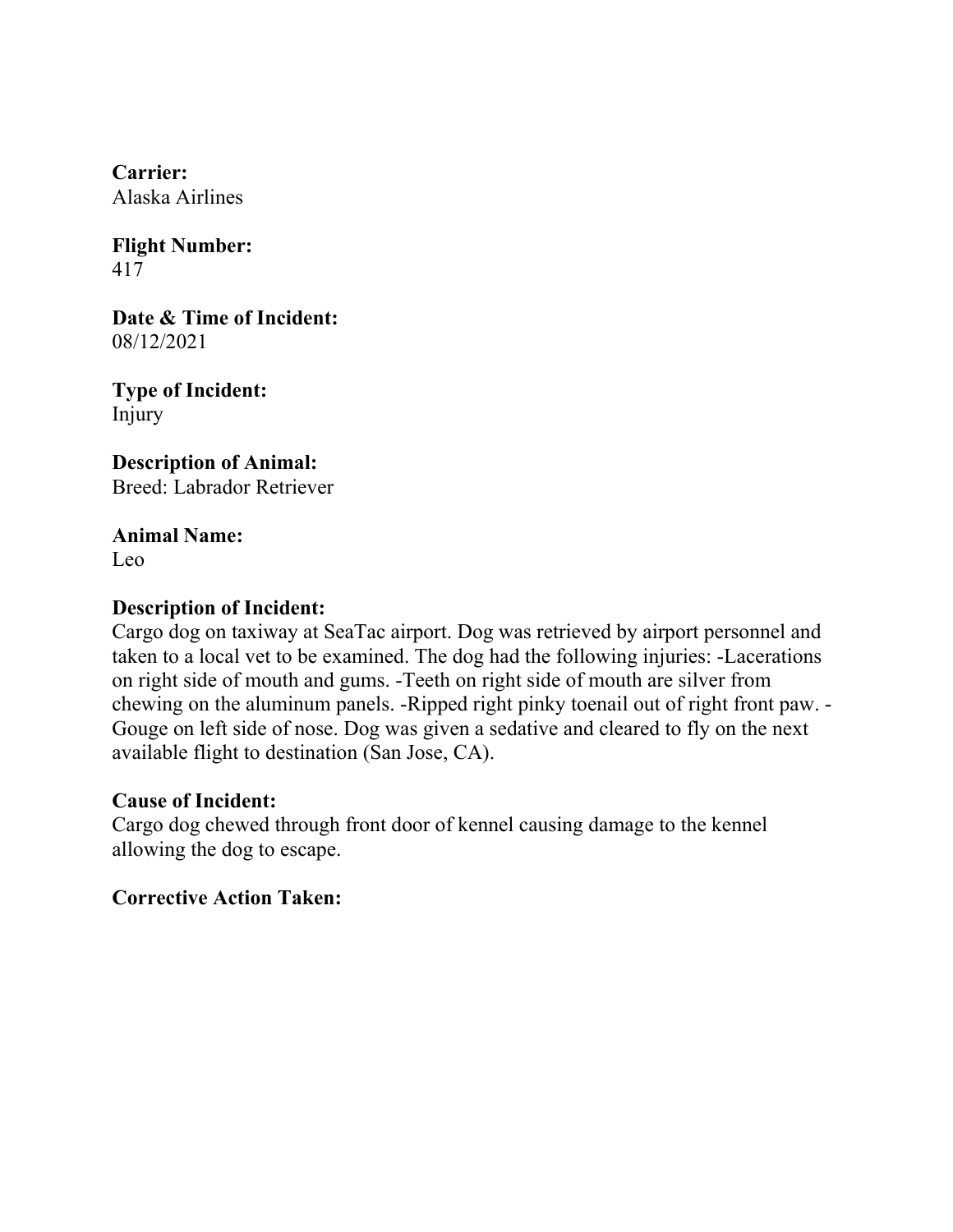**Flight Number:** 9

**Date & Time of Incident:** 08/17/2021

**Type of Incident:** Injury

**Description of Animal:** Breed: Affenpinscher

**Animal Name:**

# **Description of Incident:**

Passenger was removed from aircraft do to traveling with an AVIH that was injured during the process of going to the the ramp. while ramp agents arrived with dog they noticed that the dog was bleeding and broke his kennel.

**Cause of Incident:** Still awaiting additional information on cause of incident

# **Corrective Action Taken:**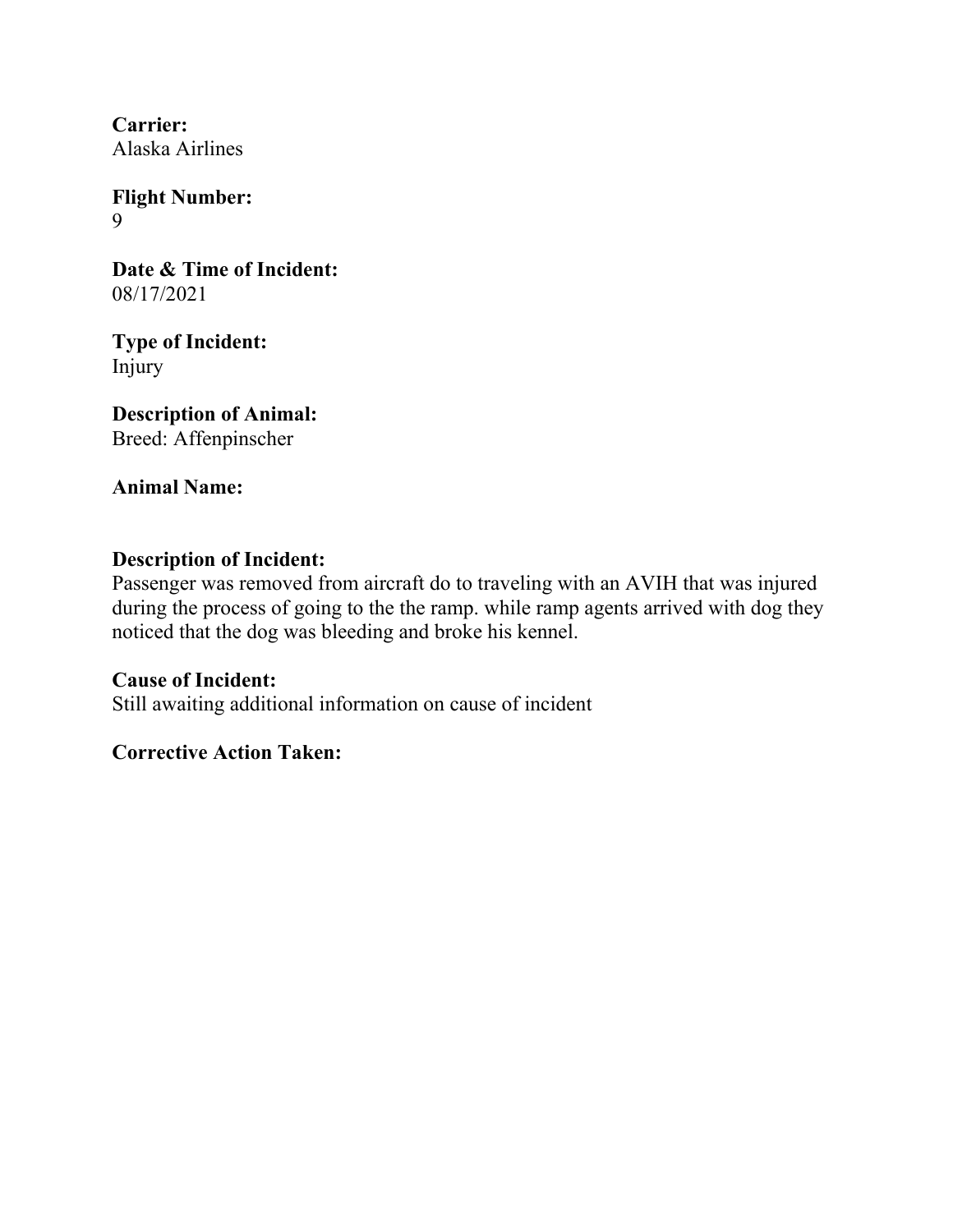**Flight Number:** 246

**Date & Time of Incident:** 08/05/2021

**Type of Incident:** Injury

**Description of Animal:** Breed: Abyssinian

**Animal Name:** Rescue Cat

# **Description of Incident:**

In SEA One of the cats had sores on both sides of its neck upon arrival in SEA. The unloading crew reported as an injury sustained during flight. Further inspection of the cat and kennel indicates the injury appears to have happened prior to the flight. There was no blood in the kennel or on the bedding. The owner/consignee was able to be reached and advised the wounds didnt look very deep, speculating the causes to be ear mites in the inner ear where the cat had been attempting to itch through the neck. That AVI finished its SEAOAK travel without incident.

### **Cause of Incident:**

Further inspection of the cat and kennel indicates the injury appears to have happened prior to the flight. There was no blood in the kennel or on the bedding. The owner/consignee was able to be reached and advised the wounds didnt look very deep, speculating the causes to be ear mites in the inner ear where the cat had been attempting to itch through the neck. That AVI finished its SEAOAK travel without incident.

# **Corrective Action Taken:**